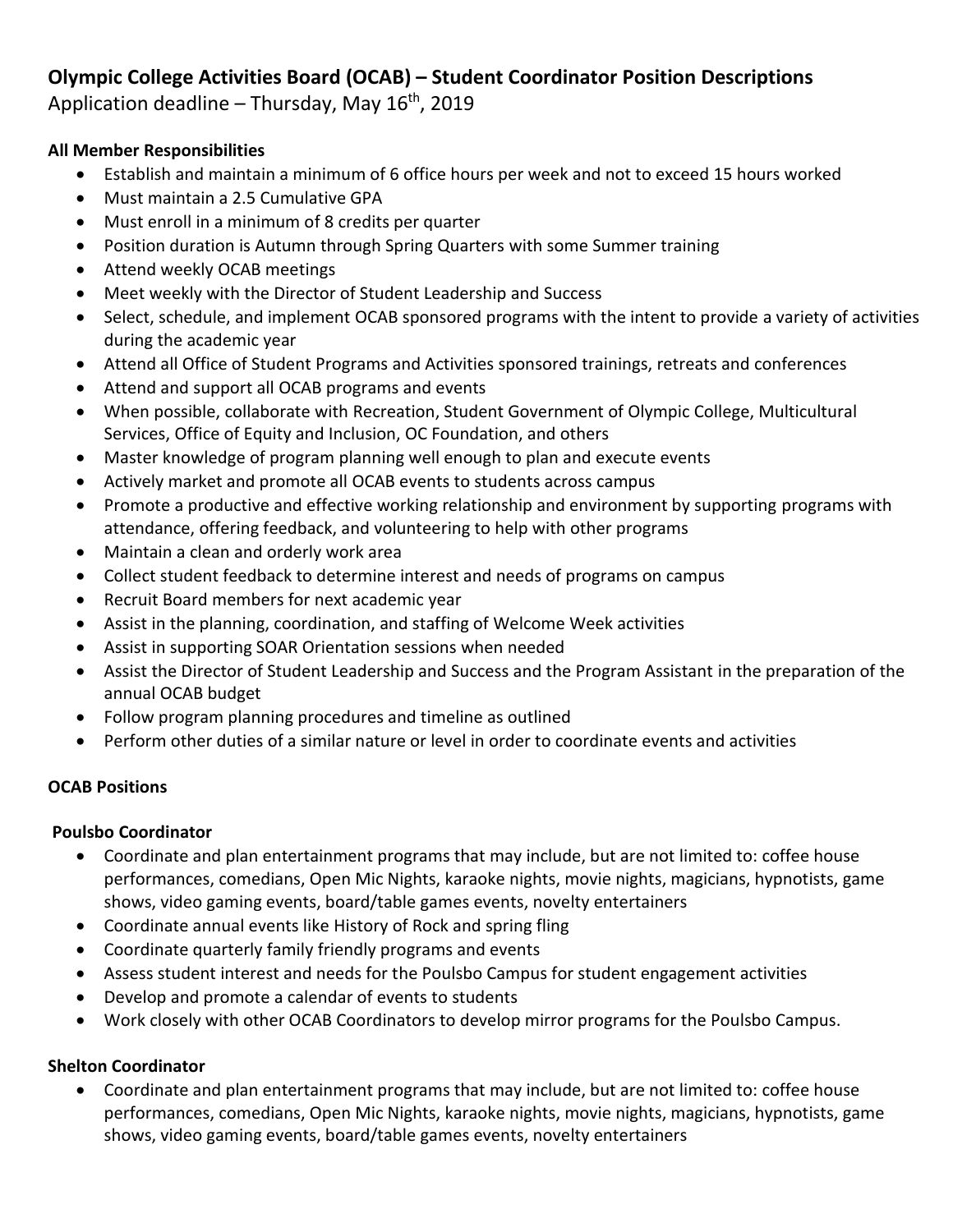- Coordinate annual events like Viking Fest Parade and spring fling
- Coordinate quarterly family friendly programs and events
- Assess student interest and needs for the Shelton Campus for student engagement activities
- Develop and promote a calendar of events to students
- Work closely with other OCAB Coordinators to develop mirror programs for the Shelton Campus.

## **Arts & Entertainment Coordinator**

- Coordinate and plan entertainment programs that may include, but are not limited to: coffee house performances, comedians, Open Mic Nights, karaoke nights, movie nights, magicians, hypnotists, game shows, video gaming events, board/table games events, novelty entertainers
- Coordinate Halloween event in the fall
- Coordinate quarterly family friendly programs and events
- Coordinate and plan events and activities that range from, but are not limited to: live performances, musical theater, art exhibits, arts & crafts events, drumming groups, discussion panels/forums, slam poetry/spoken word, independent/art house films, world food, current global and regional issues, including skills workshops, and cooking classes

## **Wellness Coordinator**

- Coordinate and plan on campus events and activities that range from, but are not limited to: dance workshops and performances, gaming events and activities, quarterly de-stress events, self-defense, bystander intervention, environmental/sustainability topics, and a variety of other indoor and outdoor recreation and wellness type activities that promote health and wellness
- Coordinate and plan group wellness outings to events such as: hiking, whale watching, and corn maze
- Coordinate and plan activities that inform the campus about health topics, such as nutrition, mental health, sexual health, and drug/alcohol usage. These activities could include, such awareness weeks as Alcohol Awareness Week, The Great American Smoke Out, Sexual Health, National Condom Day, flu season, hydration education, stress management, meditation, World Aids Day, Eating Disorders Awareness Week, addictions recovery resources and more
- Collaborate with Assistant Director of Recreation to develop co-sponsored events

# **Social Issues & Diversity Coordinator**

- Coordinate and plan events and activities that enhance the overall education and awareness of diversity and social justice topics on campus and within the community
- Coordinate and plan events and activities to cover current events and social justice issues/concerns, including, but not limited to: Black Lives Matter movement, immigration rights, feminist movement, allies and advocacy trainings/workshops
- Coordinate and plan events and activities to include: live performances, guest speakers, current events, and global issues on various topics; movies, documentaries, slam poets, guest speakers, workshops
- Coordinate events and activities to promote the inform the campus about Domestic Violence Awareness, Sexual Assault Awareness, food insecurity, homelessness, disability visibility programs
- Coordinate and plan events and activities that include, but are not limited to, Latinx History, LGBTQIA History, National Coming Out Day, Transgender Day of Remembrance, Human Rights Days, MLK Day of Service, Black/African-American History, Women's History, Asian-American History;
- Collaborate with Multicultural Services to support programming and co-sponsored events